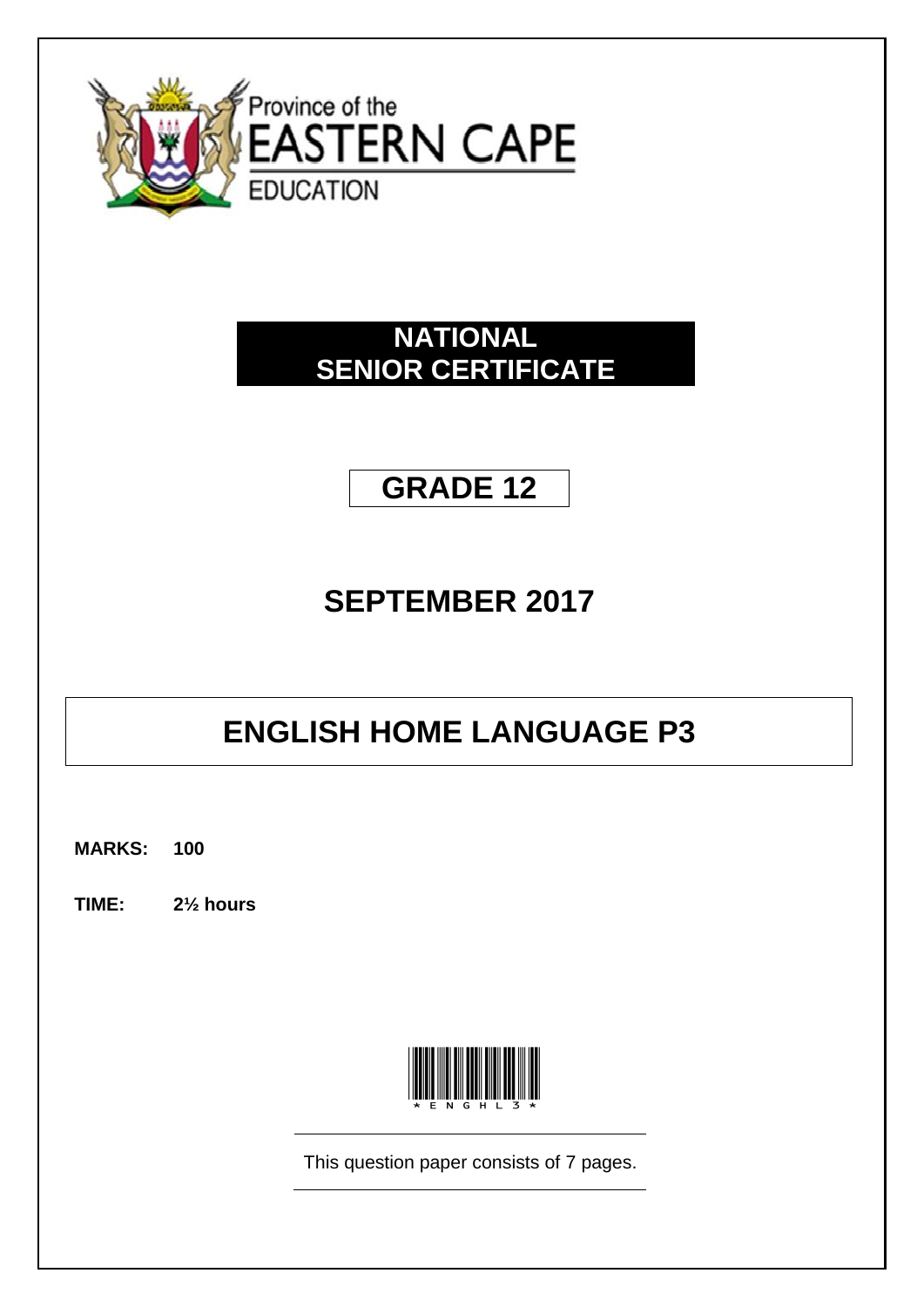#### **INSTRUCTIONS AND INFORMATION**

1. This question paper consists of TWO sections:

SECTION A: Essay (50) SECTION B: Transactional texts (50)

- 2. Answer ONE question from SECTION A and TWO from SECTION B.
- 3. Write in the language in which you are being assessed.
- 4. Start each section on a NEW page.
- 5. You must plan (e.g*.* a mind map/diagram/flow chart/key words, etc.), edit and proofread your work. The planning must appear BEFORE the answer.
- 6. All planning must be clearly indicated as such. It is advisable to draw a line across all planning.
- 7. You are strongly advised to spend approximately:
	- 80 minutes on SECTION A
	- 70 minutes on SECTION B
- 8. Number each response correctly according to the numbering system used in this question paper.
- 9. Give each response a suitable title/heading, as indicated by the question. NOTE: The title/heading must NOT be considered when doing a word count.
- 10. Write neatly and legibly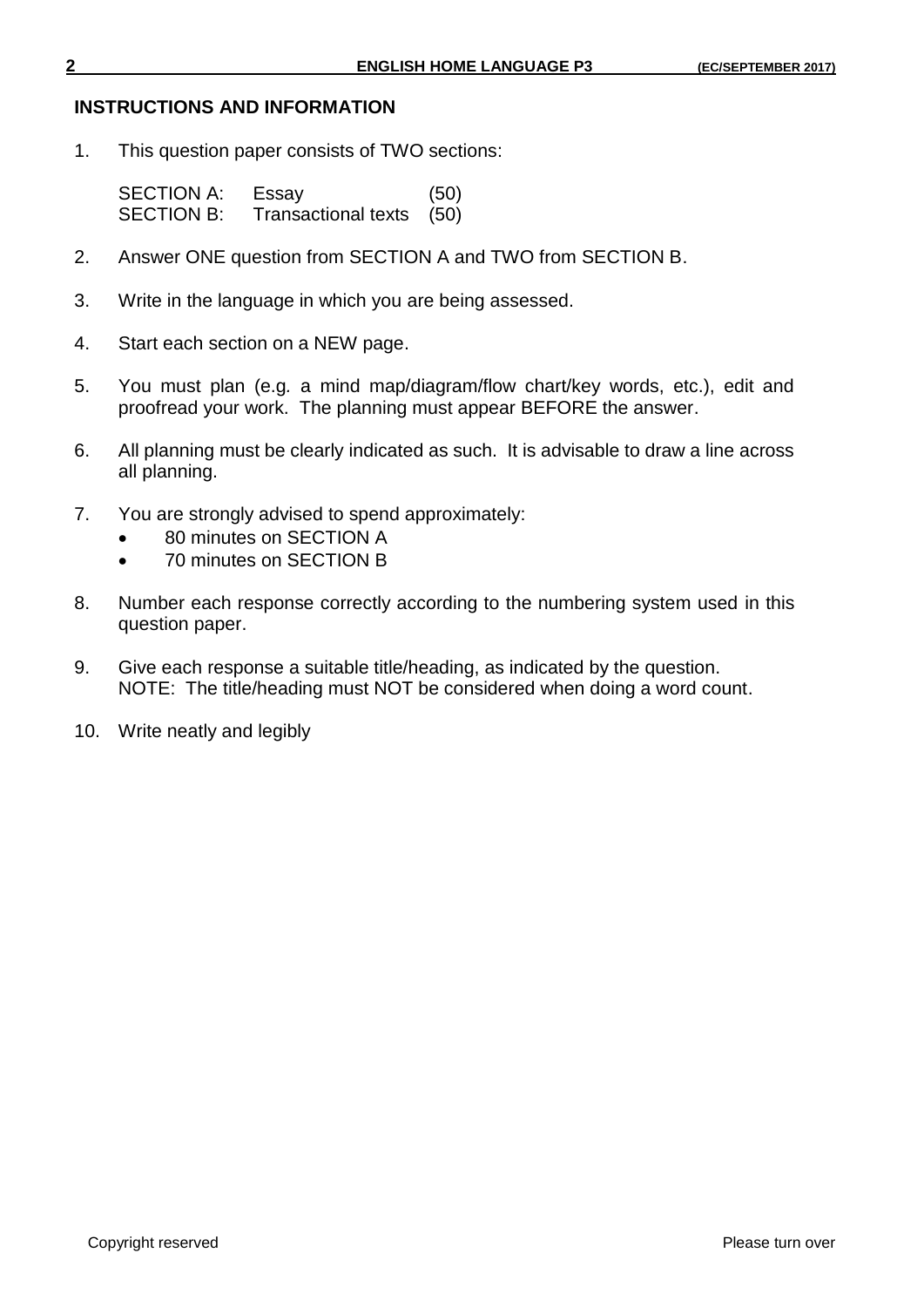#### **SECTION A: ESSAY**

#### **QUESTION 1**

- Write an essay of 400–450 words (2–2½ pages) on ONE of the following topics.
- Write the number of the topic you have chosen.
- 1.1 The following words should appear during the course of your essay:

The answer was so obvious. **[50]**

- **OR**
- 1.2 The path curved ahead … **[50]**

**OR**

- 1.3 "Change will not come if we wait for some other person or some other time. We are the ones we've been waiting for. We are the change that we seek."
- 1.4 "Man as an individual is a genius. But men in the mass form the headless monster, a great, brutish idiot that goes where it is prodded."

**OR**

[Charlie Chaplin] **[50]**

[Barack Obama] **[50]**

#### **OR**

1.5 People observe the colors of a day only at its beginnings and ends, but to me it's quite clear that a day merges through a multitude of shades and intonations, with each passing moment. A single hour can consist of thousands of different colors. Waxy yellows, cloud-spat blues. Murky darknesses.

[*The Book Thief* – Markus Zusak] **[50]**

**OR**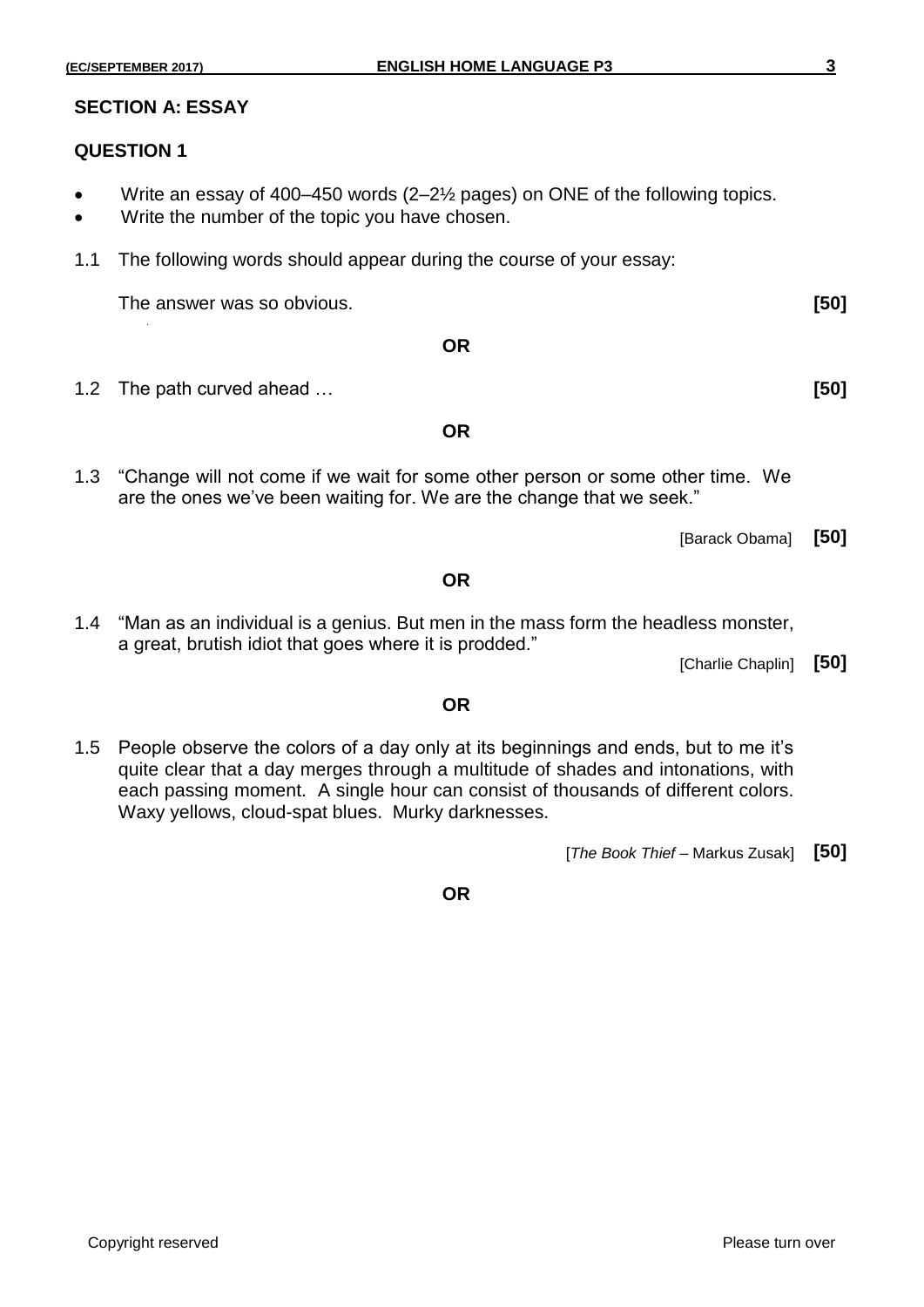- 1.6 The pictures reproduced below may evoke a feeling in you, stir your imagination or evoke another response.
	- Select ONE picture and write an essay in response.
	- Write the question number of your choice (1.6.1, 1.6.2 or 1.6.3) and give your essay a title.
	- There must be a clear link between your essay and the picture you have chosen.

1.6.1



[*Sawubona* magazine] **[50]**



1.6.2



**OR**

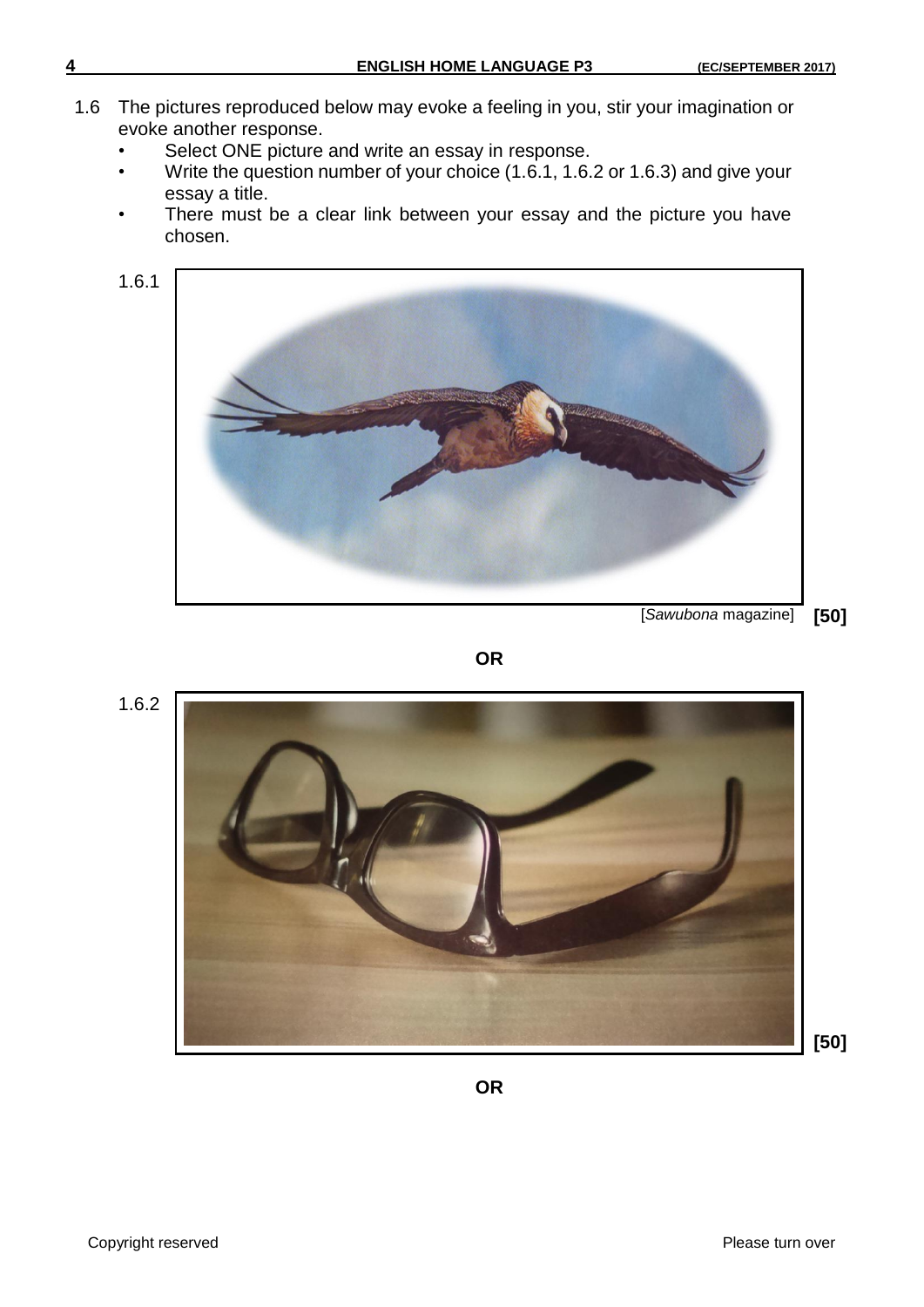

- [*Sawubona* magazine] **[50]**
- **TOTAL SECTION A: 50**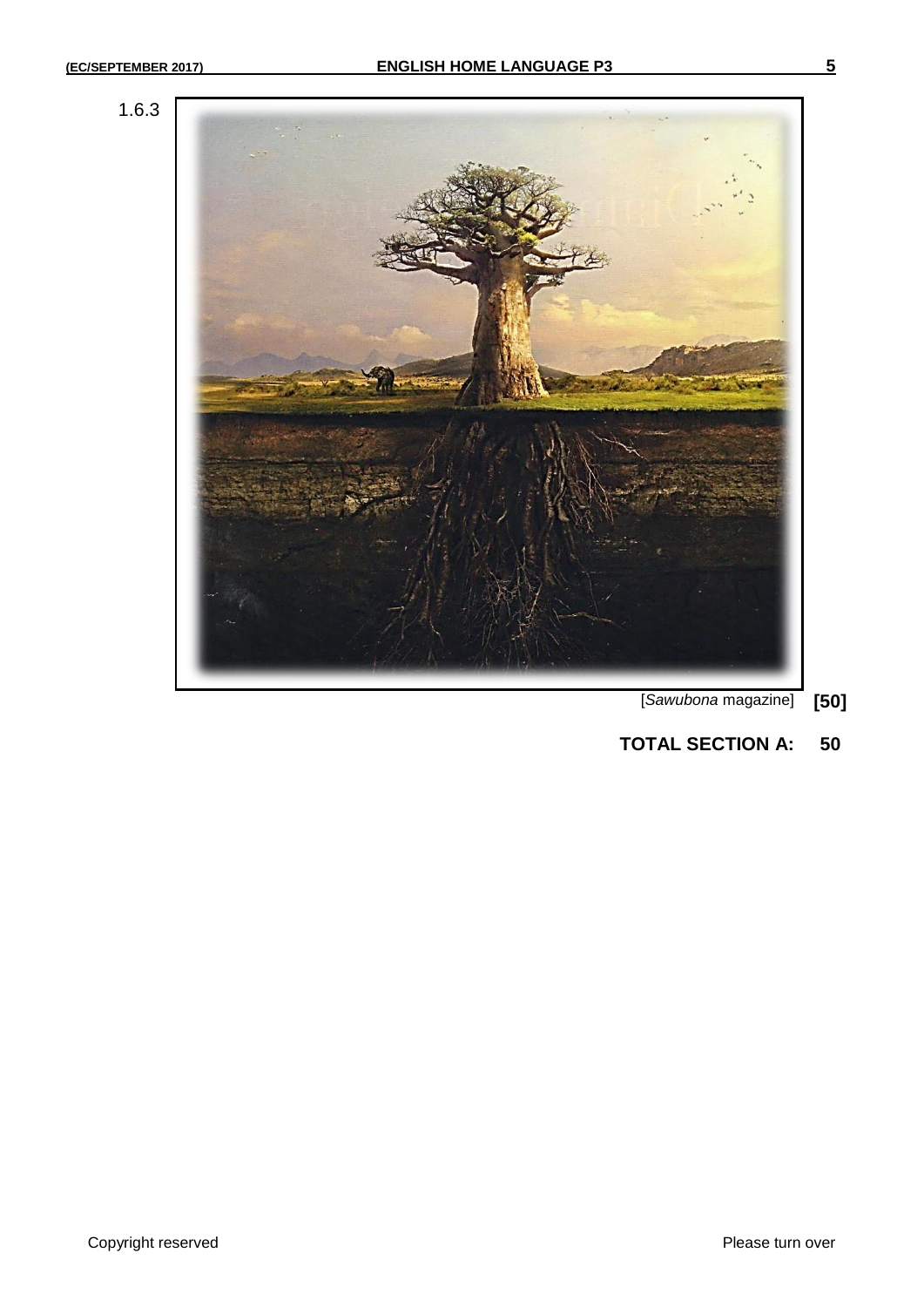#### **SECTION B**

#### **QUESTION 2**

- Respond to **TWO** of the following topics.
- The body of EACH answer should be 180–200 words (20–25 lines).
- Pay careful attention to the following:
	- $\sim$  content and planning
	- $\sim$  audience, register, tone, language and style
	- structure, format and editing

#### 2.1 **REVIEW**

You have seen a very modern version of the play you studied in grade 12. The director also made some controversial changes to the play.

You have been asked to write a review of the play. The review will be included in a special supplement aimed at grade 12 learners. **[25]**

#### **OR**

### 2.2 **FORMAL LETTER TO THE PRESS**

The following article appeared in *Sawubona* magazine:



Write a letter to the Editor of the *Sawubona* magazine in response to the article. **[25]**

**OR**